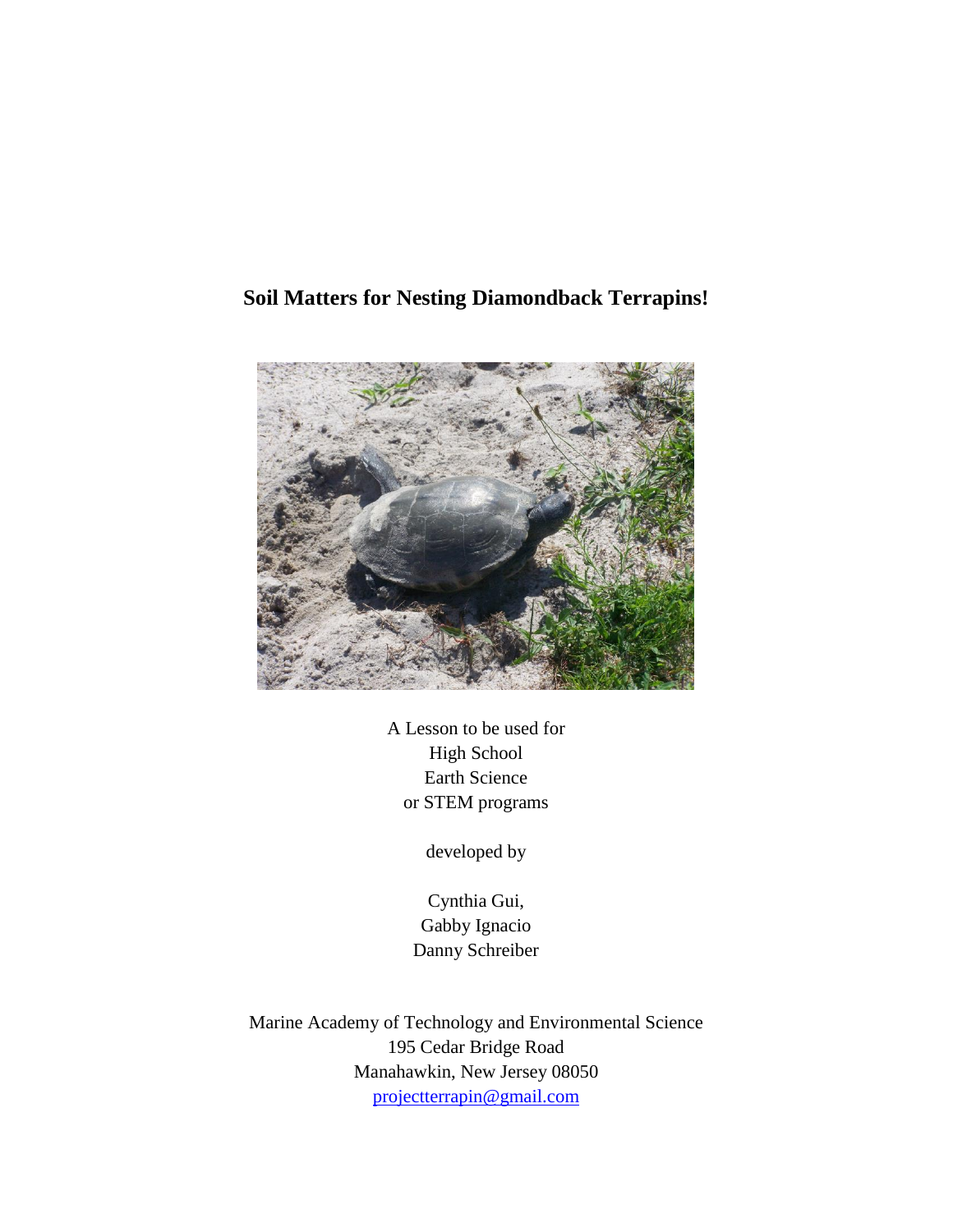## **Soil Matters for Nesting Diamondback Terrapins!**

### Background:

The temperature of the soil plays a key role in the outcome of Northern Diamondback Terrapin hatchlings (*Malaclemys terrapin terrapin*). Not only does warmer soil lead to faster hatchings, the temperature of the soil impacts the gender of a hatchling (Tang, 2016). Temperature-dependent sex determination (TSD), which is common for vertebrates classified under the reptile class, is a type of environmental sex determination through which, during embryonic development, temperature determines the sex of the offspring ("Temperaturedependent," 2014). In terrapins, a higher nest temperature produces more females, while a lower nest temperature produces more males ("Basic Facts," 2012). Typically, a nest temperature below 28°C, or 82°F, will produce males and temperatures above 30°C, or 86°F, will produce females (Alderton, 1988).

In this lab, soil types, with different expected soil fractions, will be tested to determine if a relationship exists between the percent sand of a soil and its change in temperature. Because in New Jersey, there are daily soil temperature variations between 2 to 12°C, this lab will resemble the temperature change during a simulated two-day period (Alderton, 1988). Through the conduction of this lab, a greater understanding will be obtained on soil fractions and their effect on soil temperature. This information can then be applied to hypothesize the majority sex of a nest of Northern Diamondback Terrapin hatchlings depending on its location.

#### Objective:

To determine a possible trend between varying soil types and the temperature of the soils through the conduction of a lab, and by extension, the effect of soil type on the sex of a Northern Diamondback Terrapin hatchling.

#### Materials:

- Soil samples (three from three different locations)
- Vernier software\*
- 3 Vernier temperature probes\*
- Vernier computer interface\*
- Logger *Pro\**
- Tape
- Bowl
- Heat lamp
- Ruler
- Plastic milk jugs
- Computer
- Ice
- **\*In place of Vernier System, you can use a Celsius thermometer. Vernier or compatible equipment is for more advanced versions of this lab.**

#### Prelab:

1. Prepare a plastic milk jug for the soil simulation (*Figure 1*).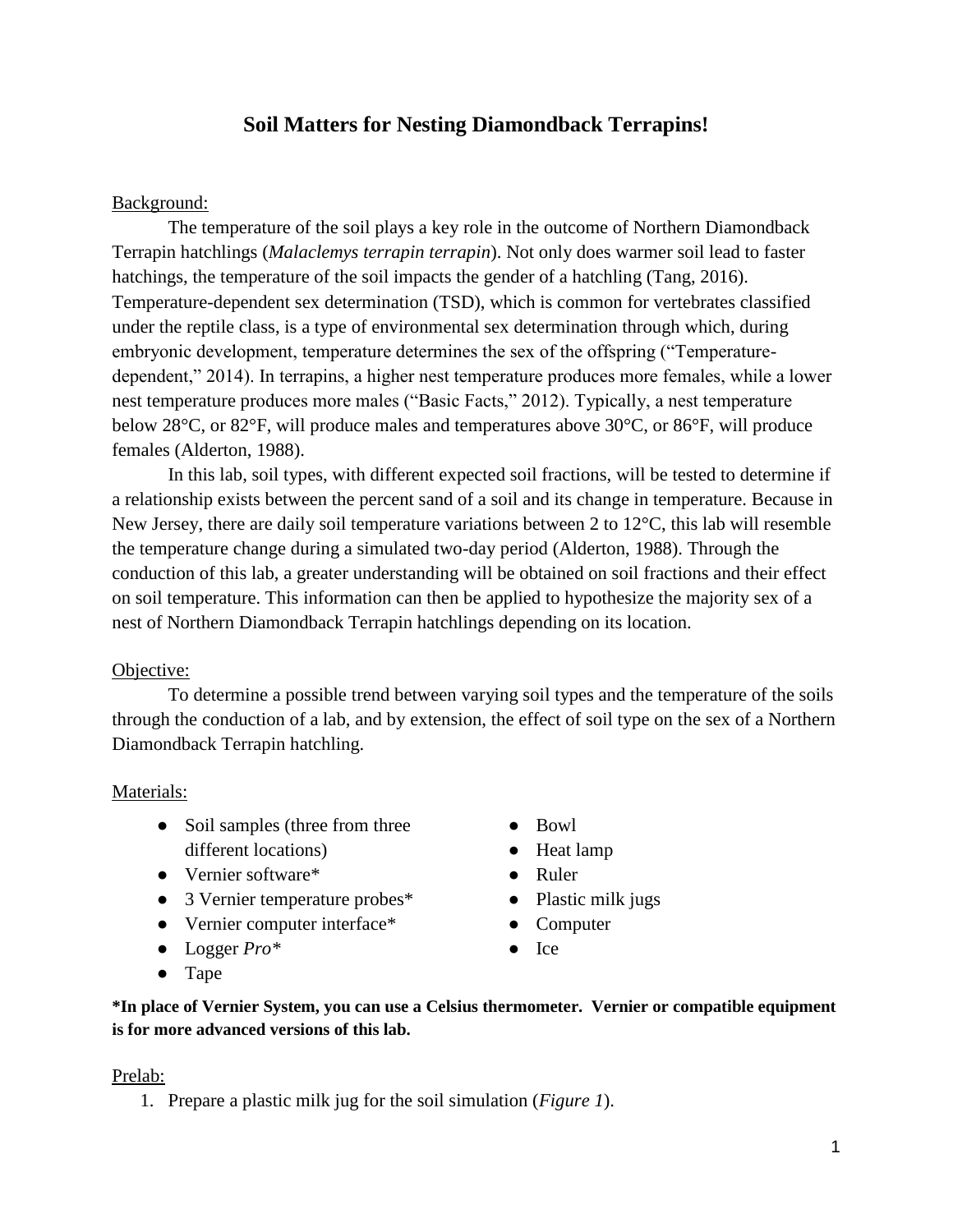- 2. Cut the top off the milk jug. NOTE: Make sure to leave at least 10 cm of the milk jug.
- 3. Create vertical 3 holes, approximately the same circumference as the Temperature Probes, at 1 cm, 3 cm, and 7 cm. below the soil surface.

## Procedure:

- 1. Collect three different soil types with different expected soil fractions.
	- Soil was collected from areas that were close to bodies of water, such as the Barnegat Bay.
- 2. The class should be split into three groups each of which consisting of approximately 10 students. Each group will be assigned to collect data (sand fractions and temperature readings) for one of the three soil types.
- 3. In order to determine percentage sand composition of the soil sample, first add 15 mL of the sample into the soil tube along with 1 mL of dispersant.
- 4. Add 30 mL of water to the tube, and invert it several times to ensure all of the soil is in solution, and that the dispersant has been evenly incorporated.
- 5. Once the soil has been thoroughly mixed, let it sit for 30 seconds, undisturbed.
- 6. After 30 seconds, take a reading of where the sand has settled out of solution and separated with the liquid. This number is the fraction of sand out of 15 mL for the sample.
- 7. After percent sand composition for the soil sample has been determined, experimentation may begin.
- 8. Connect three Temperature Probes to Channels 1-3 of the Vernier computer interface.
- 9. Prepare the computer for data collection by opening the file "09 Soil Temperature" from the *Earth Science with Vernier* folder.
- 10. A plastic milk jug had already been prepared with soil (*refer to figures*). One one side, you should find three small holes, at 1 cm, 3 cm, and 7 cm below the soil surface.
	- a. Insert Probe 1 (Probe in Channel 1) into the hole that is 1 cm below the soil surface. Push the probe in far enough so that the tip of the probe is in the center of the jug.
	- b. Insert Probe 2 the same distance into the hole that is 3 cm below the soil surface.
	- c. Insert Probe 3 the same distance into the hole that is 7 cm below the soil surface.
- 11. The Temperature Probes must be parallel to the table during data collection. Secure them in this position by taping them to a ruler as shown in *Figure 2*.
- 12. Position the lamp so that the bulb is between 5 and 10 cm from the soil surface. Do NOT turn it on yet. Once it is in position, move it slightly off to the side to make room for the bowl of ice to be placed on the soil. Later, when you are instructed to turn on the lamp, move it back over the soil.
- 13. Fill the bowl with ice.
- 14. When everything is ready, place the bowl of ice on the surface of the soil as shown in Figure 3 and click "Collect" to begin data collection.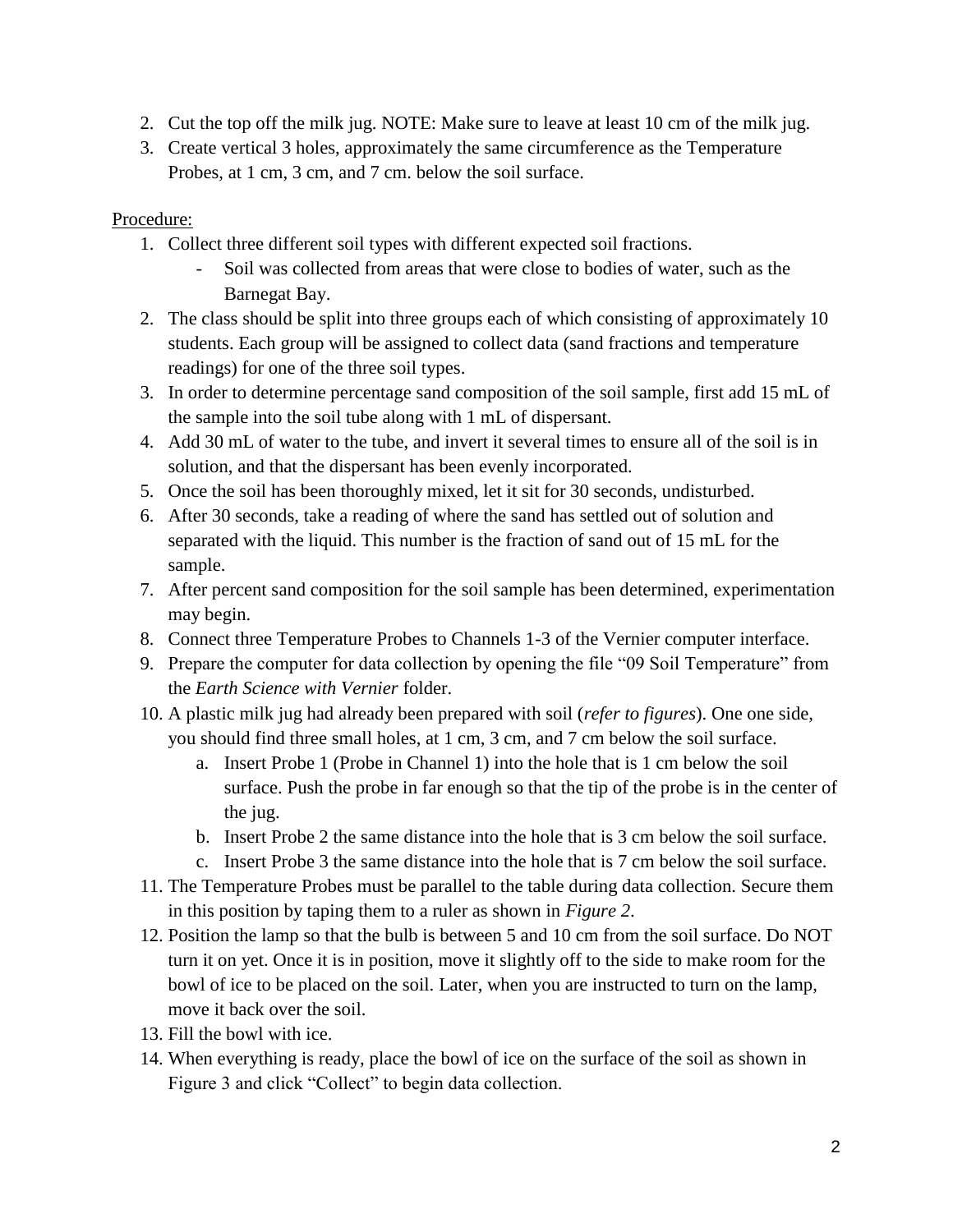- 15. Once every five minutes, you will need to change the setup. These changes will simulate the temperature changes over a two-day period. Watch the time in the meter.
- 16. Data collection will stop after 40 minutes.
- 17. Autoscale your graph by clicking the Autoscale button on the toolbar.
- 18. Analyze your data to determine the temperature changes.
	- a. Click the Statistics button and select all three Temperature Probes.
	- b. Click "OK"
	- c. Find the minimum and maximum temperatures for each sensor and record them in the data table. NOTE: You may need to move the Statistics boxes around so that they are visible and it is clear which one is associated with which line.
	- d. Subtract to find the change in temperature for each sensor and record time in your data table.
- 19. Compile the data collected into Microsoft Excel.
- 20. Using the Data Analysis ToolPak, compare the temperature change of each soil sample with the percent sand composition of the sample using a regression test.
- 21. Using the Data Analysis ToolPak once again, compare the temperature of each sample and the depth at which the temperatures were recorded using an ANOVA test.



*Figure 1*



*Figure 3*

| Time (minutes) | Change to Setup                                                  | Time of Day (simulated) |
|----------------|------------------------------------------------------------------|-------------------------|
|                | Place bowl of ice on soil                                        | Nighttime               |
|                | Remove ice and position lamp above soil (do<br>not turn lamp on) | Morning                 |
| 10             | Turn on lamp                                                     | Daytime                 |
| 15             | Turn off lamp and move it aside                                  | Evening                 |
| 20             | Place bowl of ice on soil                                        | Nighttime               |

### Simulation: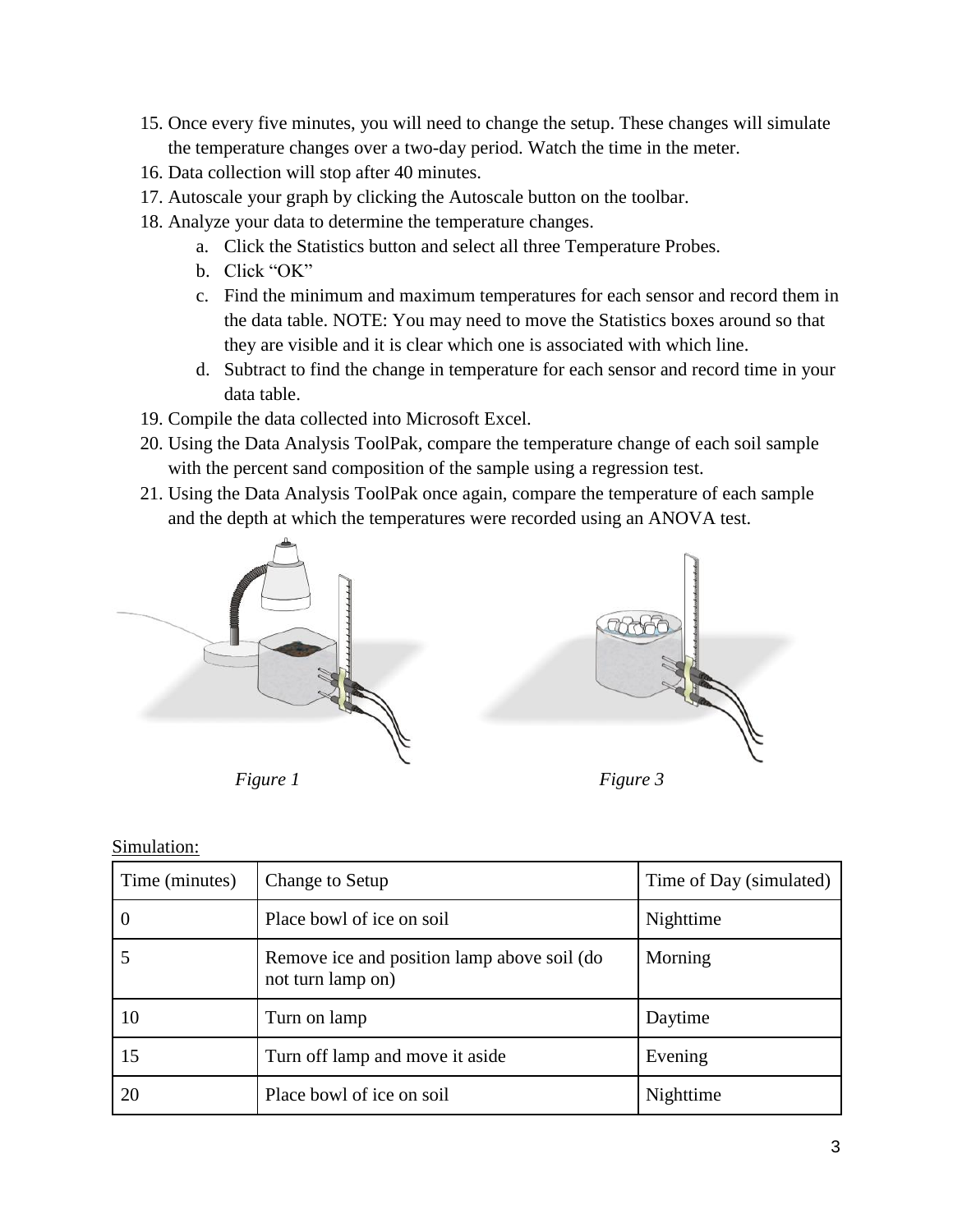| 25 | Remove ice and position lamp above soil (do<br>not turn lamp on) | Morning |
|----|------------------------------------------------------------------|---------|
| 30 | Turn on lamp                                                     | Daytime |
| 35 | Turn off lamp and move it aside                                  | Evening |
| 40 | Data collection will stop                                        |         |

# Data Table:

|                            | <b>Sand Fraction</b><br>(mL/15 mL) | 1 cm Depth | 3 cm Depth | 7 cm Depth |
|----------------------------|------------------------------------|------------|------------|------------|
| Soil Type #1               |                                    |            |            |            |
| Maximum Temperature (°C)   |                                    |            |            |            |
| Minimum Temperature (°C)   |                                    |            |            |            |
| Change in Temperature (°C) |                                    |            |            |            |
| Soil Type #2               |                                    |            |            |            |
| Maximum Temperature (°C)   |                                    |            |            |            |
| Minimum Temperature (°C)   |                                    |            |            |            |
| Change in Temperature (°C) |                                    |            |            |            |
| Soil Type #3               |                                    |            |            |            |
| Maximum Temperature (°C)   |                                    |            |            |            |
| Minimum Temperature (°C)   |                                    |            |            |            |
| Change in Temperature (°C) |                                    |            |            |            |